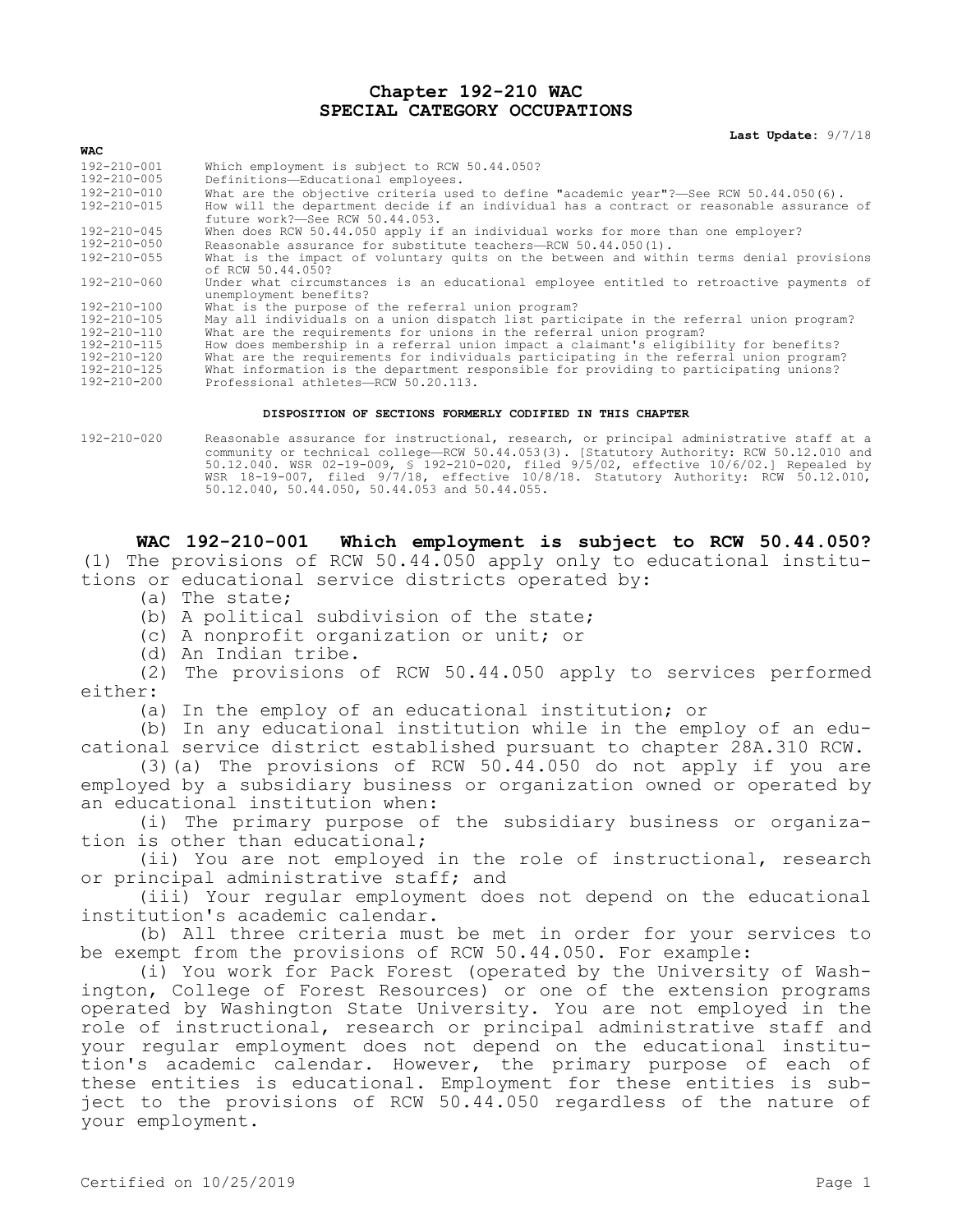(ii) You work for a radio station that is wholly owned and operated by a college. The primary purpose of the business is other than educational, you are not employed in the role of instructional, research, or principal administrative staff, and your regular employment does not depend on the educational institution's academic calendar. You are not subject to the restrictions of RCW 50.44.050.

[Statutory Authority: RCW 50.12.010, 50.12.040, 50.44.050, 50.44.053 and 50.44.055. WSR 18-19-007, § 192-210-001, filed 9/7/18, effective 10/8/18. Statutory Authority: RCW 50.12.010, 50.12.040, and 50.20.010. WSR 10-11-046, § 192-210-001, filed 5/12/10, effective 6/12/10.]

**WAC 192-210-005 Definitions—Educational employees.** (1) **Considerably less.** The economic conditions of an offer of employment are considerably less if the individual will not earn at least ninety percent of the total wages earned in the prior academic year or term.

(2) **Educational institution.** Includes any public or private preschool, elementary school, secondary school, technical or vocational school, community or technical college, college, and university.

(3) **Educational service district** means an educational service district established pursuant to chapter 28A.310 RCW.

(4) **Highly probable** means very likely.

(5) **Nonprofessional capacity.** Includes all other services not performed in a professional capacity, regardless of the legal or educational requirements to perform such services.

(6) **Professional capacity.** Includes services performed in an instructional, research, or principal administrative capacity.

(7) **Same capacity.** In order for services to be performed in the same capacity, both the current work and the future work must both be in a professional capacity or both be in a nonprofessional capacity, even if the job titles or duties are different. In addition, both the current work and the future work must both be for an educational institution or both be for an educational services district, even if the employers or districts are different. For example:

(a) An assistant principal for the ABC school district has a contract to be a teacher for the XYZ school district the following academic year. These two positions are in the same capacity.

(b) A counselor who performed services in an educational institution for an educational services district is given reasonable assurance to work as a counselor directly for an educational institution the following academic year. These two positions are not in the same capacity.

(8) **Totality of the circumstances.** Analyzing the totality of the circumstances requires considering factors such as funding (including appropriations), enrollment, the nature of the course (required or optional, taught regularly or only sporadically), the claimant's seniority, budgeting and assignment practices of the school, the number of offers made in relation to the number of potential teaching assignments, the period of student registration, and any other contingencies.

[Statutory Authority: RCW 50.12.010, 50.12.040, 50.44.050, 50.44.053 and 50.44.055. WSR 18-19-007, § 192-210-005, filed 9/7/18, effective 10/8/18. Statutory Authority: RCW 50.12.010 and 50.12.040. WSR 07-22-055, § 192-210-005, filed 11/1/07, effective 12/2/07; WSR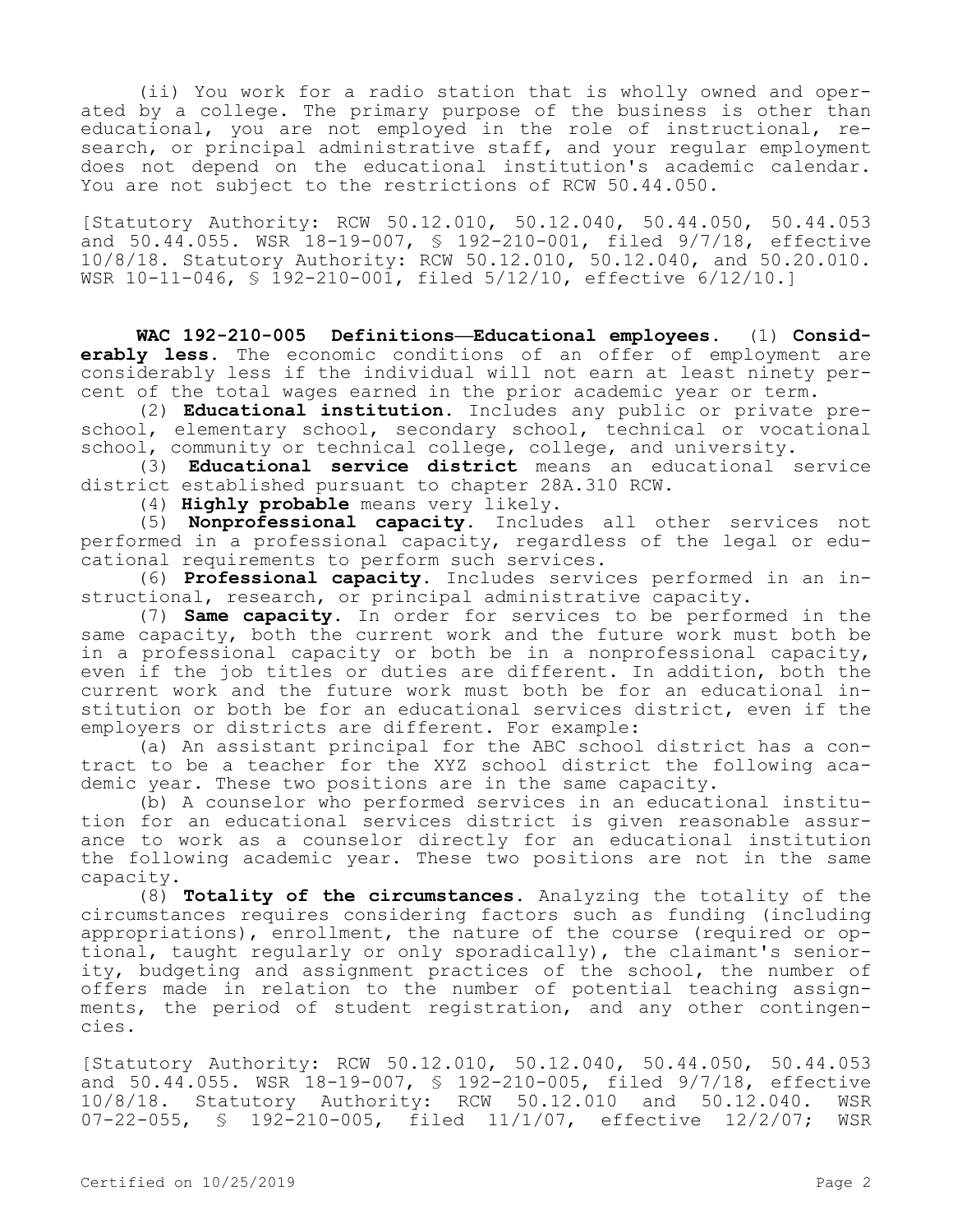02-19-009, § 192-210-005, filed 9/5/02, effective 10/6/02. Statutory Authority: RCW 50.12.010, 50.12.040 and 50.20.010. WSR 99-18-066, § 192-210-005, filed 8/31/99, effective 10/1/99.]

**WAC 192-210-010 What are the objective criteria used to define "academic year"?—See RCW 50.44.050(6).** Summer term will be considered part of the academic year for an educational institution unless:

(1) Total enrollment of full-time equivalent students during the previous summer term is less than one third of the average academic year enrollment of full-time equivalent students for the fall, winter, and spring terms of the preceding two years; or

(2) Total full-time equivalent staff during the previous summer term is less than fifty percent of the academic year average of the full-time equivalent staff during the fall, winter, and spring terms during the preceding two years.

[Statutory Authority: RCW 50.12.010, 50.12.040, 50.44.050, 50.44.053 and 50.44.055. WSR 18-19-007, § 192-210-010, filed 9/7/18, effective 10/8/18. Statutory Authority: RCW 50.12.010, 50.12.040 and 50.20.010. WSR 99-18-066, § 192-210-010, filed 8/31/99, effective 10/1/99.]

**WAC 192-210-015 How will the department decide if an individual has a contract or reasonable assurance of future work?—See RCW 50.44.053.** (1)(a) For individuals who perform services in a professional capacity, wages and hours from an educational institution or educational services district will count towards the individual's base year and benefit year unless the educational institution or educational services district shows it is highly probable that the individual meets the three prerequisites in subsection (2) of this section and the educational institution or educational services district shows it is highly probable that the individual either has a contract for future work under subsection (3) of this section or reasonable assurance of future work under subsection (4) of this section.

(b) For individuals who perform services in a nonprofessional capacity, wages and hours from an educational institution or educational services district will count towards the individual's base year and benefit year unless the educational institution or educational services district shows it is highly probable that the individual meets the three prerequisites in subsection (2) of this section and the educational institution or educational services district shows it is highly probable that the individual has reasonable assurance of future work under subsection (4) of this section.

(c) When determining if an individual has a contract or reasonable assurance of future work, the department will use the facts as they are known at the time the individual filed his or her weekly claim.

(2) In order for there to be a contract or reasonable assurance of future work, the following three prerequisites must be met:

(a) There is a written, verbal or implied offer of employment made by an individual with actual authority to offer employment;

(b) The offer of employment provides that the employee will perform services in the same capacity during the ensuing academic year or term (or remainder of the current academic year or term) as in the first academic year or term; and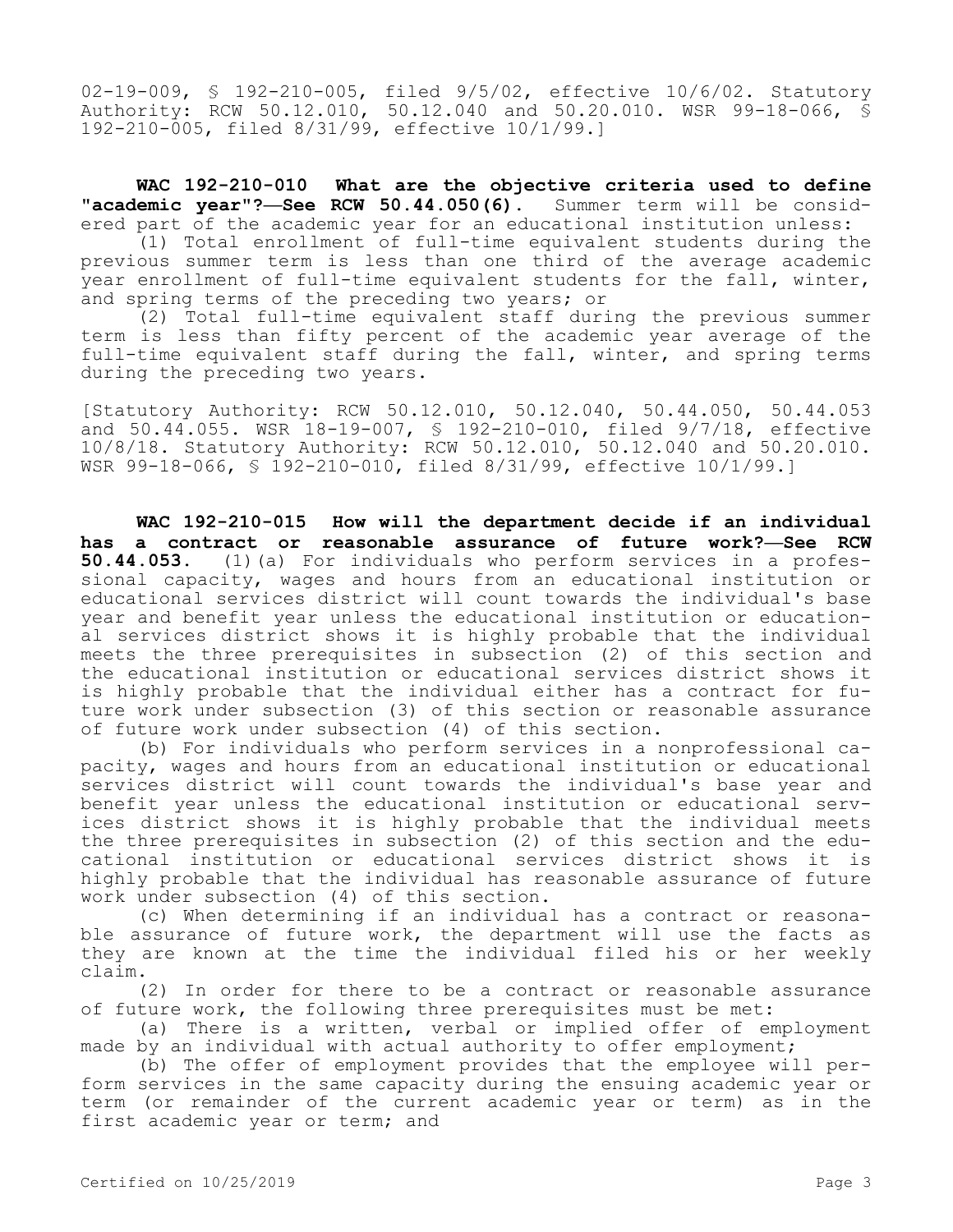(c) The economic conditions of the offer of employment may not be considerably less in the following academic year or term (or portion thereof) than in the first academic year or term (or portion thereof).

- (3) A contract for future work is an agreement that is:
- (a) Enforceable by both the employer and employee;
- (b) Noncontingent; and
- (c) Provides for compensation for either:
- (i) An entire academic year; or
- (ii) On an annual basis.
- (4) Reasonable assurance for future work exists if either:

(a)(i) There are no contingencies in the offer of employment that are within the employer's control; and

(ii) After giving primary weight to contingent nature of an offer of employment and considering the totality of the circumstances, it is highly probable that the contingencies contained in the offer of employment will be met and there will be a job available for the claimant in the following academic year or term; or

(b) The individual is tenured or holds tenure track status, unless advised otherwise by the institution of higher education. An individual holds tenure track status if he or she is a probationary faculty employee having an opportunity to be reviewed for tenure.

(5) For the purposes of determining whether reasonable assurance of future work exists under subsection (4) of this section, contingencies considered to be in the employer's control include, but are not limited to, course programming, funding allocation decisions, final course offerings, and facility availability. Contingencies considered to be outside of the employer's control include, but are not limited to, enrollment and the availability of funding from an outside source, such as a grant.

[Statutory Authority: RCW 50.12.010, 50.12.040, 50.44.050, 50.44.053 and 50.44.055. WSR 18-19-007, § 192-210-015, filed 9/7/18, effective 10/8/18. Statutory Authority: RCW 50.12.010 and 50.12.040. WSR 02-19-009, § 192-210-015, filed 9/5/02, effective 10/6/02. Statutory Authority: RCW 50.12.010, 50.12.040 and 50.20.010. WSR 99-18-066, § 192-210-015, filed 8/31/99, effective 10/1/99.]

**WAC 192-210-045 When does RCW 50.44.050 apply if an individual works for more than one employer?** An educational institution or educational services district that offers a contract or reasonable assurance of future work will not have its hours or wages count towards a claimant's base year and benefit year. The wages and hours from all other base year employers may count towards a claimant's base year and benefit year, unless another provision applies to exclude the wages and hours. If the claimant does qualify for benefits, the educational institutions or educational services districts that offered a contract or reasonable assurance of future work will not be charged for benefits paid or be required to reimburse the department for benefits paid. For example:

(1) An individual works for both the ABC elementary school and the XYZ elementary school during the base year. The ABC elementary school offers reasonable assurance of future work, while the XYZ elementary school does not. Only the wages and hours from the XYZ elementary school may count towards the individual's base year and benefit year.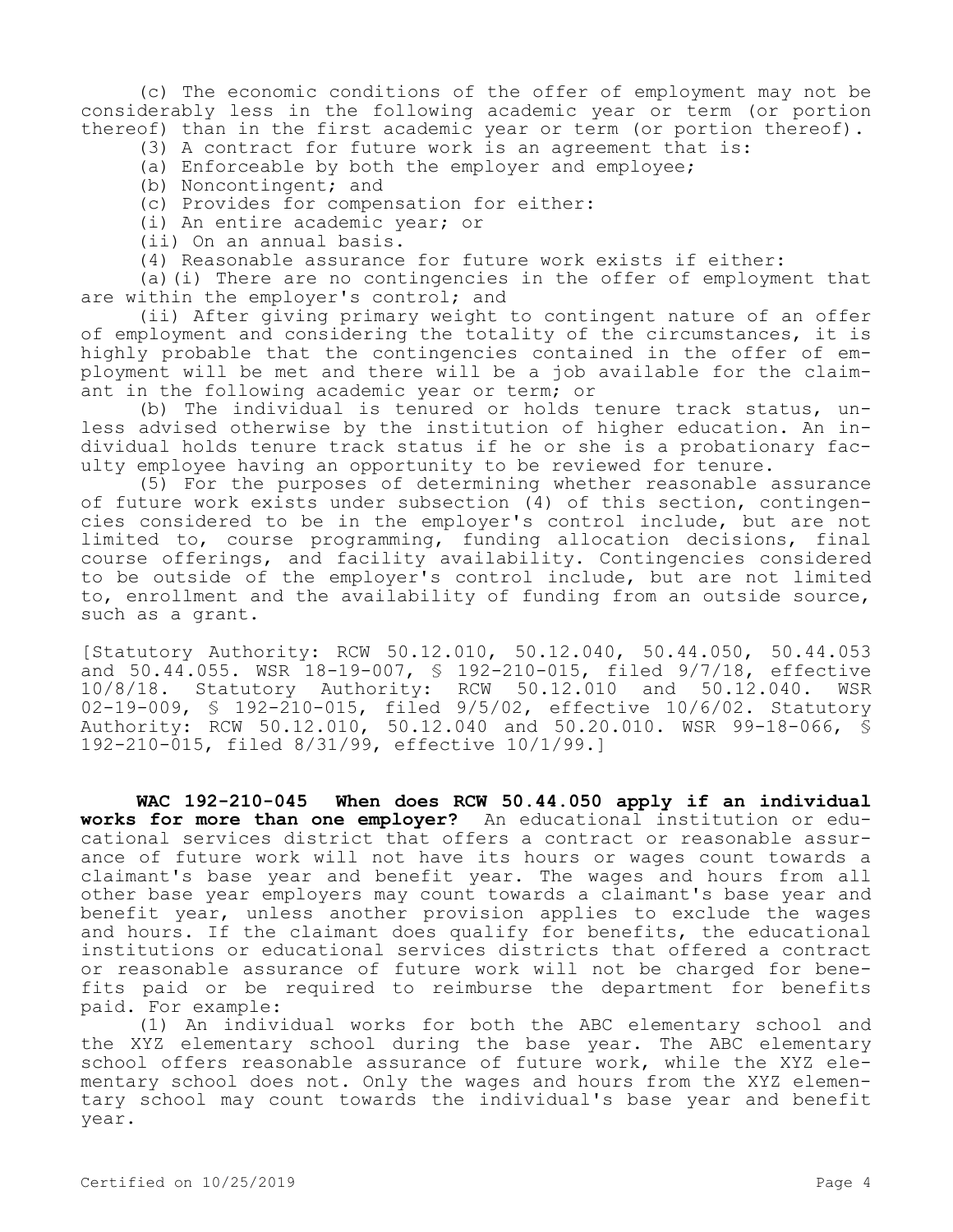(2) An individual works full time as a computer programmer for a software company during the day. At night, the individual also teaches a programming class at a technical college. At the end of the spring term, the individual is laid off from the software company and receives a contract or reasonable assurance of future work from the technical college. Only the wages and hours from the software company may count towards the individual's base year and benefit year.

[Statutory Authority: RCW 50.12.010, 50.12.040, 50.44.050, 50.44.053 and 50.44.055. WSR 18-19-007, § 192-210-045, filed 9/7/18, effective 10/8/18. Statutory Authority: RCW 50.12.010, 50.12.040, and 50.20.010. WSR 10-11-046, § 192-210-045, filed 5/12/10, effective 6/12/10.]

**WAC 192-210-050 Reasonable assurance for substitute teachers— RCW 50.44.050(1).** When deciding whether a substitute teacher has reasonable assurance of returning to work, the department will consider, but is not limited to, the following factors:

(1) Number of full-time teaching positions;

- (2) Student enrollment;
- (3) Number of schools;

(4) Size of substitute teacher list at the beginning, during, and end of the academic year or term;

(5) School district priorities that affect the assignment of substitute teachers; and

(6) The average number of substitute teachers assigned each day.

[Statutory Authority: RCW 50.12.010, 50.12.040, and 50.20.010. WSR 10-11-046, § 192-210-050, filed 5/12/10, effective 6/12/10.]

**WAC 192-210-055 What is the impact of voluntary quits on the between and within terms denial provisions of RCW 50.44.050?** An employee of an educational institution, or an employee of an educational services district that performs services in an educational institution, who voluntarily leaves work for reasons that constitute good cause under RCW 50.20.050 may have the hours and wages from the educational institution or educational services district count towards the base year or benefit year, even if the employee has a contract or reasonable assurance of future work.

[Statutory Authority: RCW 50.12.010, 50.12.040, 50.44.050, 50.44.053 and 50.44.055. WSR 18-19-007, § 192-210-055, filed 9/7/18, effective 10/8/18.]

**WAC 192-210-060 Under what circumstances is an educational employee entitled to retroactive payments of unemployment benefits?** (1) A nonprofessional employee who is denied unemployment benefits pursuant to RCW 50.44.050 can receive a retroactive payment of unemployment benefits if:

(a) The employee filed a timely claim for benefits for each week claimed;

(b) Benefits were originally denied for that week solely pursuant to RCW 50.44.050 because the employee received a reasonable assurance of future work; and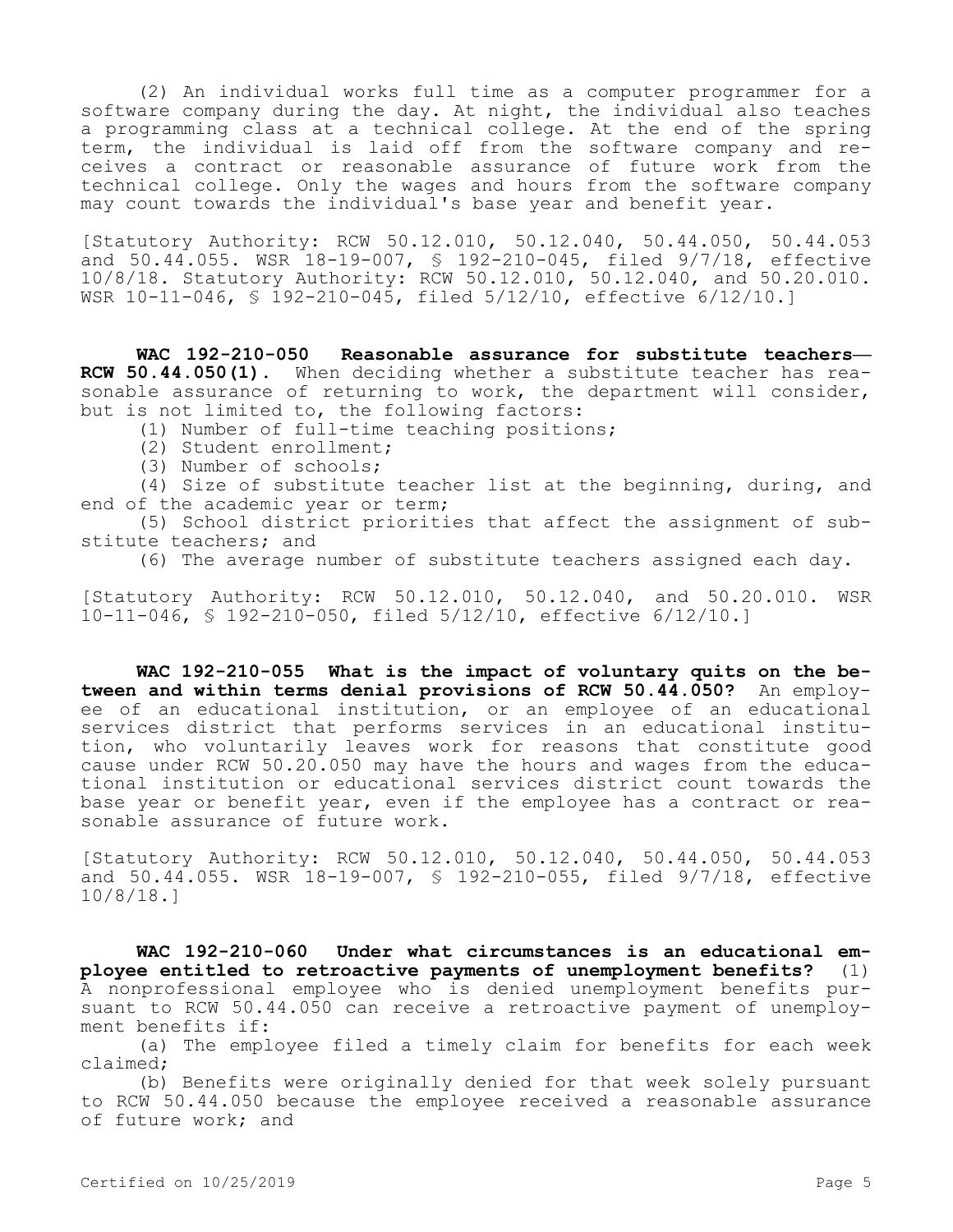(c) Despite the reasonable assurance of future work, work was not actually available in the ensuing academic year or term.

(2) A professional employee who is denied benefits pursuant to RCW 50.44.050 because the employee received a contract or reasonable assurance of future work cannot receive a retroactive payment of unemployment benefits, even if work is not actually available in the ensuing academic year or term.

[Statutory Authority: RCW 50.12.010, 50.12.040, 50.44.050, 50.44.053 and 50.44.055. WSR 18-19-007, § 192-210-060, filed 9/7/18, effective 10/8/18.]

**WAC 192-210-100 What is the purpose of the referral union program?** (1) RCW 50.20.010 (1)(c) requires individuals who receive unemployment benefits to actively look for work using customary trade practices. They must also be able to work and available for work. In some trades, labor unions refer members to job openings in that labor market. The referral union program is a way for unions to help its members find work and to give eligibility information about its members to the department when requested. When an individual is a member of a union in the referral union program, the individual's job search must follow the union's dispatch rules.

(2) The term "union" means a bona fide labor organization formed to negotiate with employers, on behalf of workers collectively, about job related issues such as salary, benefits, hours, and working conditions. A "referral union" means a union that refers its members to jobs by referral or dispatch.

(3) A union must apply with and be approved by the department to join the referral union program.

(4) To be eligible to join the referral union program:

(a) The union must have a constitution, bylaws, or working rules that prohibit its members from seeking work in the industry on their own; or

(b) Members are permitted to seek work in the industry on their own but at least fifty percent of the union members eligible for dispatch who got a job during the most recent completed calendar year did so through referral or dispatch by the union.

(5) For purposes of the referral union program, the terms "referral" and "dispatch" are synonymous.

[Statutory Authority: RCW 50.12.010, 50.12.040, 50.20.010. WSR 07-01-038, § 192-210-100, filed 12/12/06, effective 1/12/07.]

**WAC 192-210-105 May all individuals on a union dispatch list participate in the referral union program?** No. Participation in the referral union program is limited to persons who are eligible for dispatch by the union and actively seeking dispatch. The union must meet the requirements of WAC 192-210-100.

(1) **Qualified referral unions.** A referral union that does not meet the requirements of WAC 192-210-100(4) is called a "qualified referral union." A qualified referral union is one that permits its members to look for work in the covered industry **and,** during the most recent calendar year, fewer than fifty percent of the union membership eligible for dispatch obtained employment through their union's referral program. Qualified referral unions are not part of the referral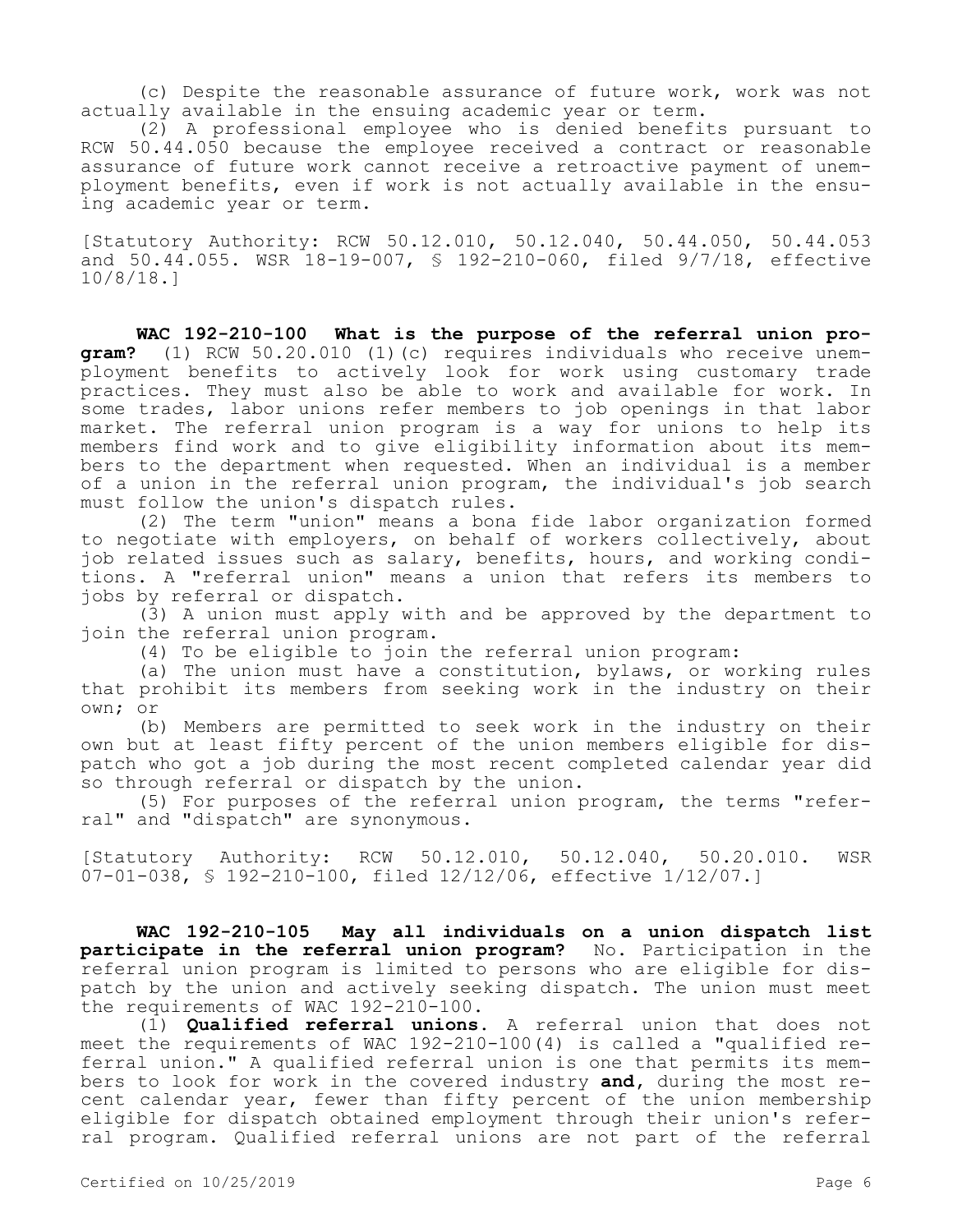union program. However, a contact with the qualified referral union for a specific job counts as one of the three job search contacts required by RCW 50.20.240. For the remaining contacts, the person must search for work on his or her own.

(2) **Eligible for dispatch.** For purposes of this chapter, an individual is eligible for dispatch if he or she meets the minimum requirements for the job being filled, including having any license or certificate required for that occupation.

[Statutory Authority: RCW 50.12.010, 50.12.040, 50.20.010. WSR 07-01-038, § 192-210-105, filed 12/12/06, effective 1/12/07.]

**WAC 192-210-110 What are the requirements for unions in the referral union program?** (1) **Application.** The union's application for participation in the referral union program is subject to approval by the department. By submitting a signed application, the union agrees to:

(a) When requested, tell the department whether a person is a member of the union, eligible for dispatch or referral, and complying with union dispatch and referral rules;

(b) Advise its members that their eligibility for unemployment benefits may be affected if they are not available for suitable work as defined by RCW 50.20.100 or 50.20.110 and that, when requested, any failure to do so will be reported to the department;

(c) Advise its members that any refusal of dispatch or referral by the union to suitable work may affect the claimant's eligibility for unemployment benefits and, when requested, will be reported to the department, even if refusal is permitted under union rules; and

(d) When requested, provide the department other records that will help the department decide if an individual is available for work and actively seeking work, as long as disclosure of this information does not violate state or federal law.

The department will make the requests described in this subsection as needed to confirm the reliability of the referral union program.

(2) **Notify department of changes.** The union must notify the department within thirty days of any changes in its address, telephone number, or designated contact person, or changes in its procedures that modify the requirements a person must meet to be eligible for dispatch. The union must provide the department with a copy of the revised dispatch requirements within thirty days of implementation. The union's participation in the referral union program will be subject to reapproval based on the revised dispatch requirements.

(3) **Renewal.** Unions must renew their membership in the referral union program at intervals established by the department. If the union does not renew its membership within sixty days of the date given in the renewal notice, the department will revoke its membership in the referral union program.

(4) **Revocation.** The department may revoke a union's membership in the referral union program if the union does not comply with the terms of the agreement.

(a) If the revocation is based on failure to meet technical requirements of the program, such as failure to renew its membership or to respond to an information request from the department, the revocation will last until the failure is corrected;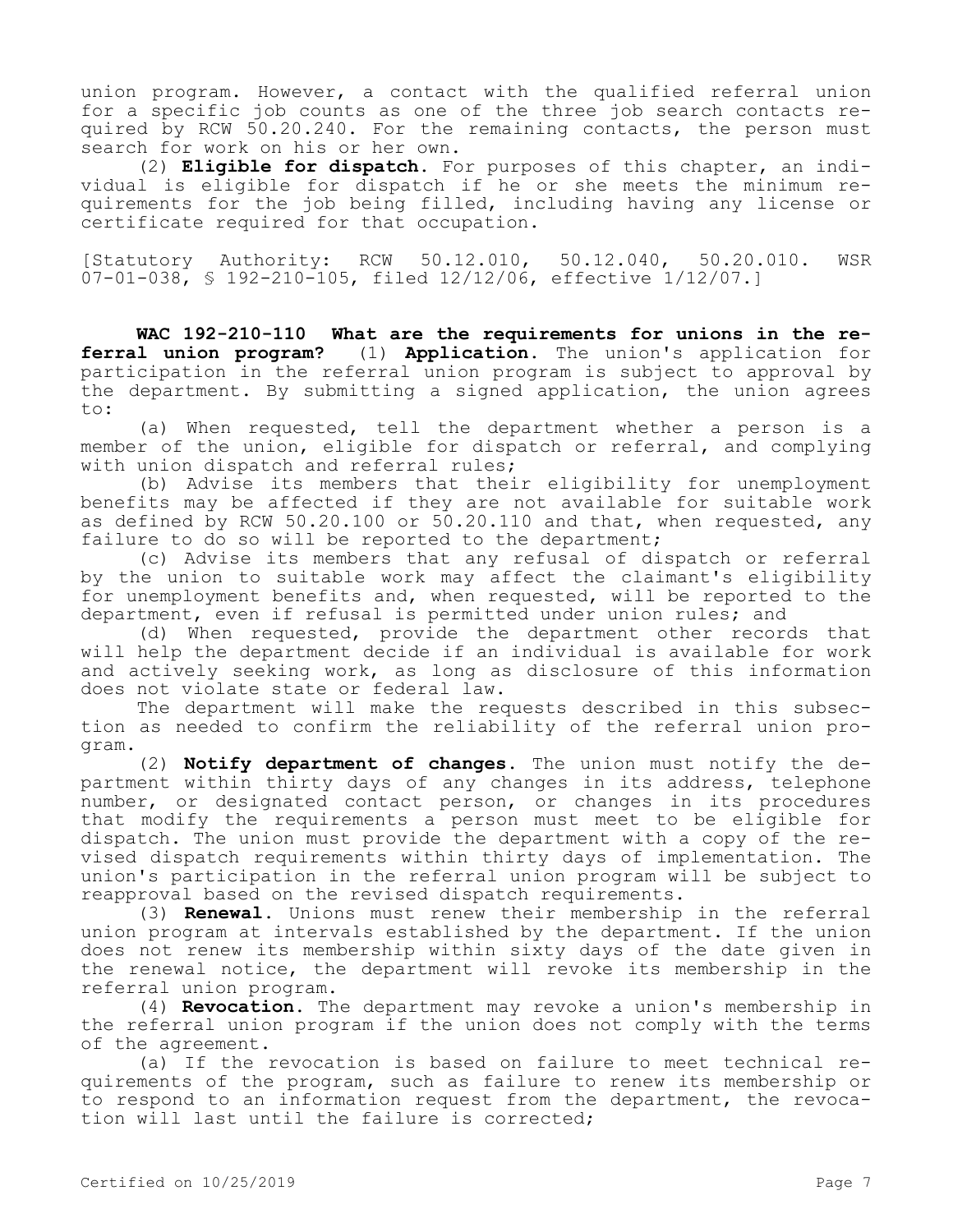(b) If the revocation is for violations of this section, such as the union's refusal to comply with program requirements, fraud, falsification of information regarding claimants' job search activities, or similar reasons, the revocation will last until the department is satisfied the union will comply with program requirements in future. In the case of serious or repeated violations, the revocation period may also include, at the department's discretion, an additional suspension period of up to sixty days.

(5) **Appeal of revocation.** An appeal of the revocation of a union's participation in the program is governed by chapter 34.05 RCW, the Administrative Procedure Act. If an appeal is filed, the revocation will be postponed until a final decision has been issued.

(6) **Withdrawal from program.** If a union chooses to withdraw from the referral union program, it must give the department thirty days notice. This will give the department time to notify claimants who are members of that union of their new job search requirements.

[Statutory Authority: RCW 50.12.010, 50.12.040, 50.20.010. WSR 07-01-038, § 192-210-110, filed 12/12/06, effective 1/12/07.]

**WAC 192-210-115 How does membership in a referral union impact a claimant's eligibility for benefits?** (1) **Job search.** If you are a member of a union that has been approved for the referral union program, the department will accept this as meeting the job search requirements of RCW 50.20.010 (1)(c). This means that you are not required to look for work on your own as long as you meet the requirements of WAC 192-210-120.

(2) **Union membership.** Membership in a referral union means journeymen, apprentices, members in travel status as allowed by union guidelines, and those eligible for dispatch and actively seeking dispatch for suitable work.

(3) **Violation of union rules.** You are not required to take an action that violates your union rules or places your union standing in jeopardy as a condition of receiving unemployment benefits.

(4) **Removal from program.** The department will remove you from the referral union program if you do not meet the requirements of WAC 192-210-120. You will be directed to look for work on your own, outside the union dispatch or referral process. You may also be denied benefits for any week(s) in which we decide you were not available for work.

(5) **Extended benefits.** This section does not apply if you are receiving extended benefits. You must meet the job search requirements listed in WAC 192-240-030.

(6) **Union verification.** The department will ask the union to verify that you are eligible for dispatch and actively seeking suitable work through the union. This will be done when you file a new application for unemployment benefits, reopen an existing unemployment claim, and at times while you are in continuous claim status. While you are in continuous claim status, the department will also ask your union to report whether you refused an offer of suitable work during the period in question.

[Statutory Authority: RCW 50.12.010, 50.12.040, 50.20.010. WSR 07-01-038, § 192-210-115, filed 12/12/06, effective 1/12/07.]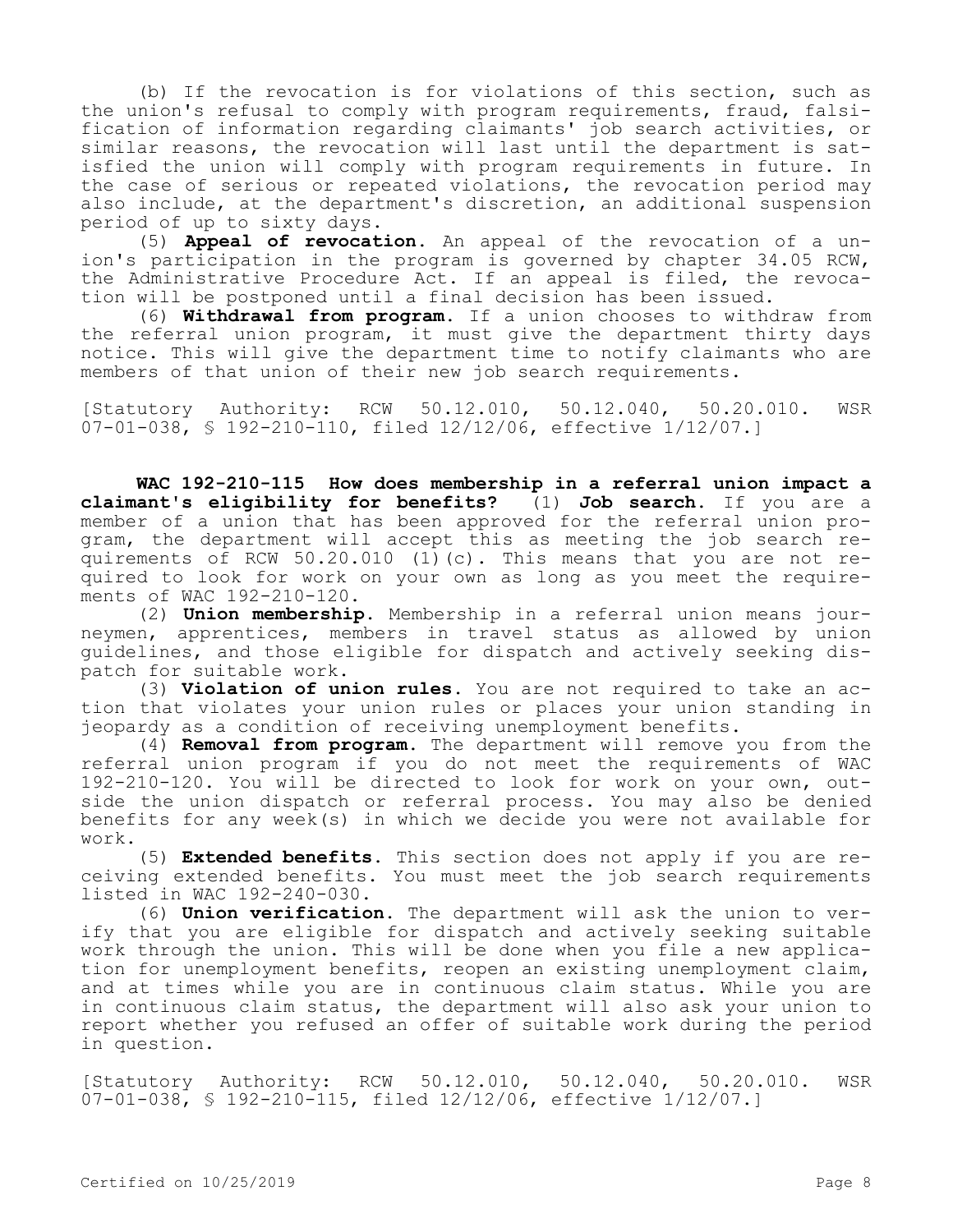**WAC 192-210-120 What are the requirements for individuals participating in the referral union program?** (1) **Eligibility.** You are eligible for the program if you are registered with the union, eligible for dispatch, and you are:

(a) Immediately available for dispatch or referral as required by the union; and

(b) Actively seeking, willing and able to accept any suitable work as defined in RCW 50.20.100 and 50.20.110 that is offered through the union dispatch or referral process.

(2) **Reporting.** During any week you claim benefits you must report to the department if:

(a) You are not available for dispatch or referral;

(b) You refuse dispatch or referral;

(c) The union assigns jobs using a bid process and you do not bid on a job that, based on your seniority or union rules, you had a reasonable expectation of getting, unless you have already bid on three other jobs that week; or

(d) You are no longer registered or eligible for dispatch with the union.

(3) **License or certificate.** RCW 50.20.010 (1)(c) requires you to be immediately available to accept suitable work:

(a) If your occupation requires a license, certification or permit to work within your labor market area, your license, certification or permit must be current at the time you are dispatched to a job.

(b) If you do not have a current license, certification or permit when you are dispatched, your availability for work is in question. Your benefits may be denied for any week in which you do not have the license, certification or permit or the license, certification or permit was expired or invalid.

(c) It is your responsibility to keep your license, certification or permit current; it is not the union's responsibility to track your license status.

(d) Nothing in this section requires you to obtain specialty licenses or certifications as long as you are licensed or certified for those jobs for which you are available for dispatch and your failure to obtain a specialty license or certification does not substantially restrict your availability for work.

(4) **Refusing work.** If you refuse to bid on a job, or refuse dispatch or referral by the union, your availability for work and eligibility for unemployment benefits is in question. While some union rules do not penalize members for refusing dispatch, the refusal may not be allowed for unemployment insurance purposes. For example, your union may permit you to refuse dispatch to two jobs without penalty. However, in the unemployment insurance program this is not permitted unless the work is not suitable. A refusal of dispatch may be considered a refusal of suitable work under RCW 50.20.080. The department will determine whether the work was suitable.

(5) **Standby.** If permitted by the union, you may be placed on standby by the department if you meet the requirements of WAC 192-110-015.

(6) **Fee payers.** If you are not registered with the union, eligible for dispatch, and actively seeking work through the union, but have only paid a fee to be on the union's out of work list, you must meet the job search requirements of RCW 50.20.240.

(7) **Presumption of availability.** The department will presume you have met the availability and job search requirements of RCW 50.20.010 when you file a weekly claim certifying that you are able to work,